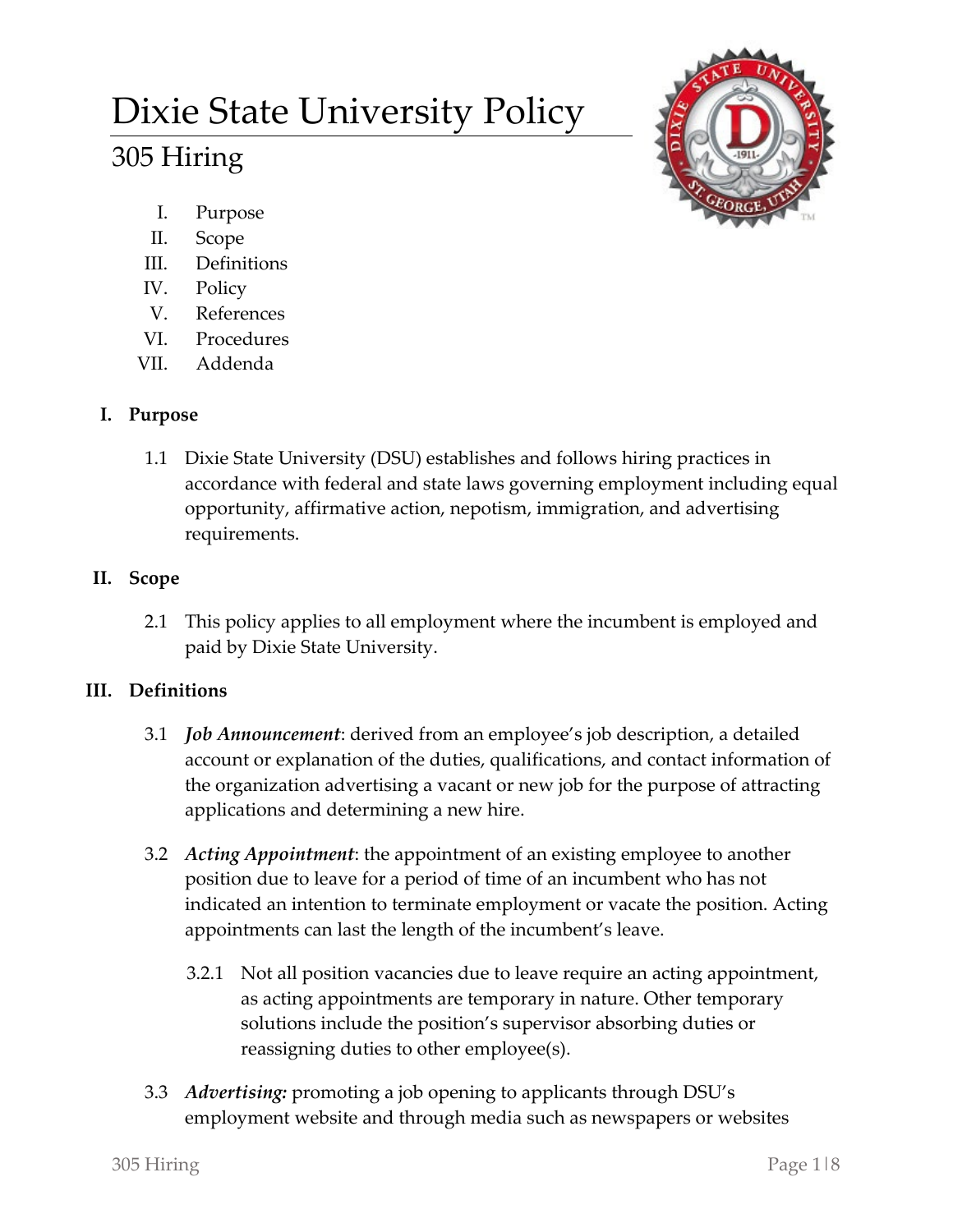including those that target a field or profession.

- 3.4 *Applicant:* an individual who has submitted a formal application for a vacant position.
- 3.5 *Appointing Authority:* the individual who will be selecting an existing fulltime employee to fill the acting or interim appointment. Can be the next-level supervisor of the position or a higher level employee as designed by the applicable Vice-President/President, who may retain the authority him/herself.
	- 3.5.1 The appointing authority will delegate the workload, when necessary, in an equitable manner to an employee or employees who are able to perform tasks in a competent manner.
- 3.6 *Candidate:* an individual who is selected from the applicant pool.
- 3.7 *Interim Appointment:* appointment of an existing employee to temporarily perform the duties of a vacant or new position during the period when a search is conducted to select a permanent successor.
	- 3.7.1 Not all position vacancies require an interim appointment. Other temporary solutions include the position's supervisor absorbing duties or reassigning duties to other employee(s).
	- 3.7.2 Prompt recruitment can help avoid the need for an interim appointment. However, when a search is unsuccessful or unfeasible, an interim appointment may be needed.
	- 3.7.3 Interim appointments are temporary in nature and rarely last longer than one (1) year. If special circumstances exist, the approval of the appropriate Vice-President and Human Resources is required to extend the interim appointment for a period longer than one (1) year.
- 3.8 *Internal Applicant:* a current DSU employee who has submitted a formal application for a vacant internal position that is either:
	- 3.8.1 A full-time employee (0.75 FTE or higher) who is no longer on probation (see DSU Policy 325: Probation);
	- 3.8.2 A part-time hourly employee (less than 0.75 FTE) who has worked a minimum of 600 hours during the twelve (12) consecutive months immediately prior to the position's advertisement;
	- 3.8.3 An adjunct or part-time faculty member teaching at least six (6) credit hours per semester for at least two full semesters immediately prior to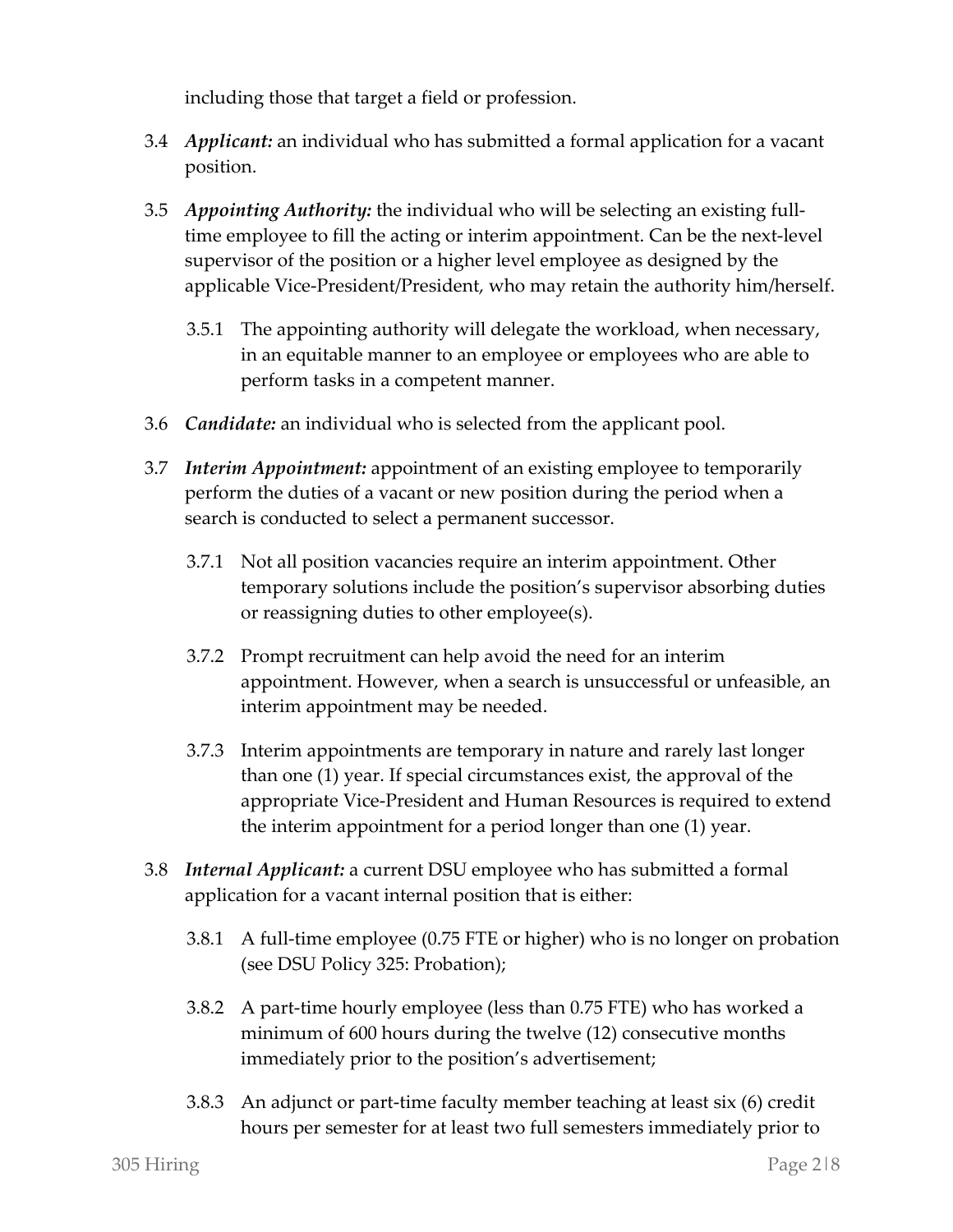the position's advertisement.

#### **IV. Policy**

- 4.1 The Human Resources office is the central recruiting office responsible for the establishment of hiring guidelines. All faculty and staff positions (both fulltime and part-time) must be advertised through the Human Resources office and require an approval process, including submission and review of a job announcement, meeting established posting requirements, and confirmation of budget/secured funding, prior to advertisement.
	- 4.1.1 Positions where on-going funding is expected but not yet available may be announced as "contingent upon funding" and must be approved by the Budget Office, Human Resources, and the applicable Vice President.
	- 4.1.2 Student employment advertising and recruitment is handled through the University's Career Center with associated job boards. Departments are strongly encouraged to advertise all student positions with either the Financial Aid Office for work-study positions or the Career Center for other student employment positions on campus. Selection and advertisement of student employment is at the discretion of department heads and/or budget administrators. Upon selection of student employee hires, DSU Policy 310: Part-Time Employment outlines procedures governing their employment.
- 4.2 After the required approvals have been obtained, the position will be posted on the Human Resources employment webpage and advertised by the Human Resources office in an effort to recruit eligible applicants. Positions shall be advertised in appropriate publications according to federal and state laws, the geographic scope of the search, affirmative action goals, and the needs and resources of the hiring department and the University.
	- 4.2.1 Applicants are required to apply online through the Human Resources employment webpage for all salaried positions. Job postings for parttime positions may allow online application through the Human Resources employment webpage or may submit their application materials differently as specified on each part-time posting.
- 4.3 Whether the position is a new position or a replacement position, all full-time positions will be advertised internally and externally simultaneously for a minimum period of ten (10) business days for staff positions and for a minimum period of 30 days for faculty positions.
	- 4.3.1 Searches for salaried positions may be limited to internal applicants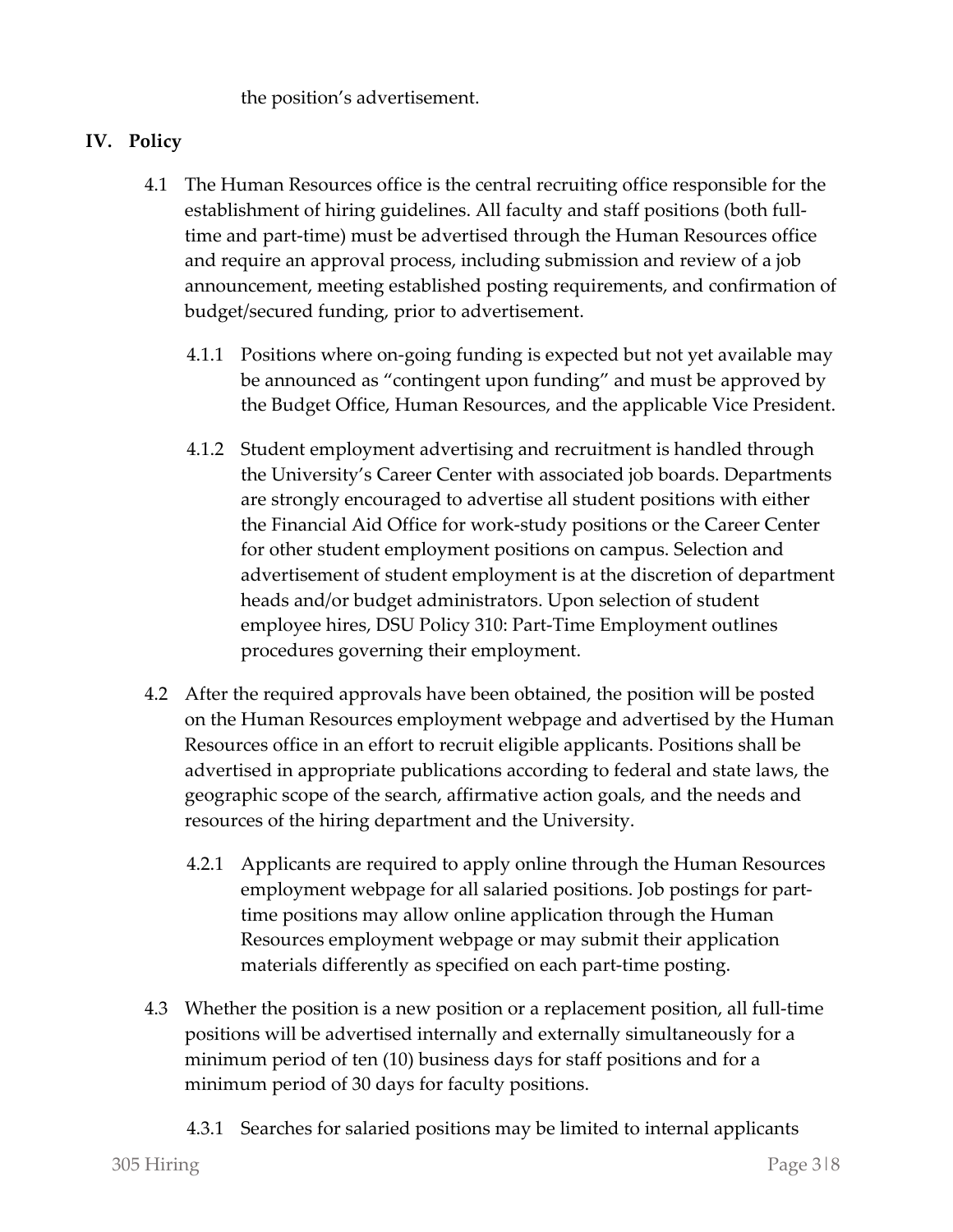where there is a possibility of recruiting a current university employee with the appropriate skill set and qualifications. Such internal announcements must advertise for a minimum of five (5) business days and receive the appropriate vice-president and Human Resources approval. Internal applicants must qualify under the definition outlined in this policy for their application to be considered.

- 4.3.2 Acting or interim appointments require a minimum of five (5) business days to the internal campus community and receive the appropriate vice-president and Human Resources approval. The announcement must indicate that the position will be opened for recruitment in the future or that reorganization is being considered and the position may not exist in the future.
- 4.3.3 Exceptions to external and/or internal advertising and opening of a position are at the discretion of the University President or applicable Vice President, in consultation with Human Resources.
- 4.3.4 Reassignment by the University President or applicable Vice President may be made in lieu of opening a position (see DSU Policy 351: Job Classification), in consultation with Human Resources.
- 4.3.5 The Academic Vice President/Provost, with approval from the University President and ratification of the Board of Trustees, has final authority to appoint members of the faculty.
- 4.4 Whether the position is a new position or a replacement position, all part-time staff positions at Dixie State University (paid on an hourly basis) will be advertised internally and externally simultaneously for a minimum period of five (5) business days.
- 4.5 Whether the position is a new position or a replacement position, all adjunct faculty positions at Dixie State University (paid on a credit hour basis) will be advertised internally and externally simultaneously on a continuous basis throughout the year in an effort to build a pool of qualified candidates for adjunct teaching.
- 4.6 Hiring search committees for full-time positions will meet with the Human Resources office to receive training on: appropriate hiring procedures, regulations and policies relating to equal opportunity and affirmative action, importance of University strategic priorities such as diversity, creating appropriate search timelines, maintaining integrity and confidentiality of the search process, associated hiring forms, etc. Search committee members will be required to comply with hiring procedure and maintain integrity and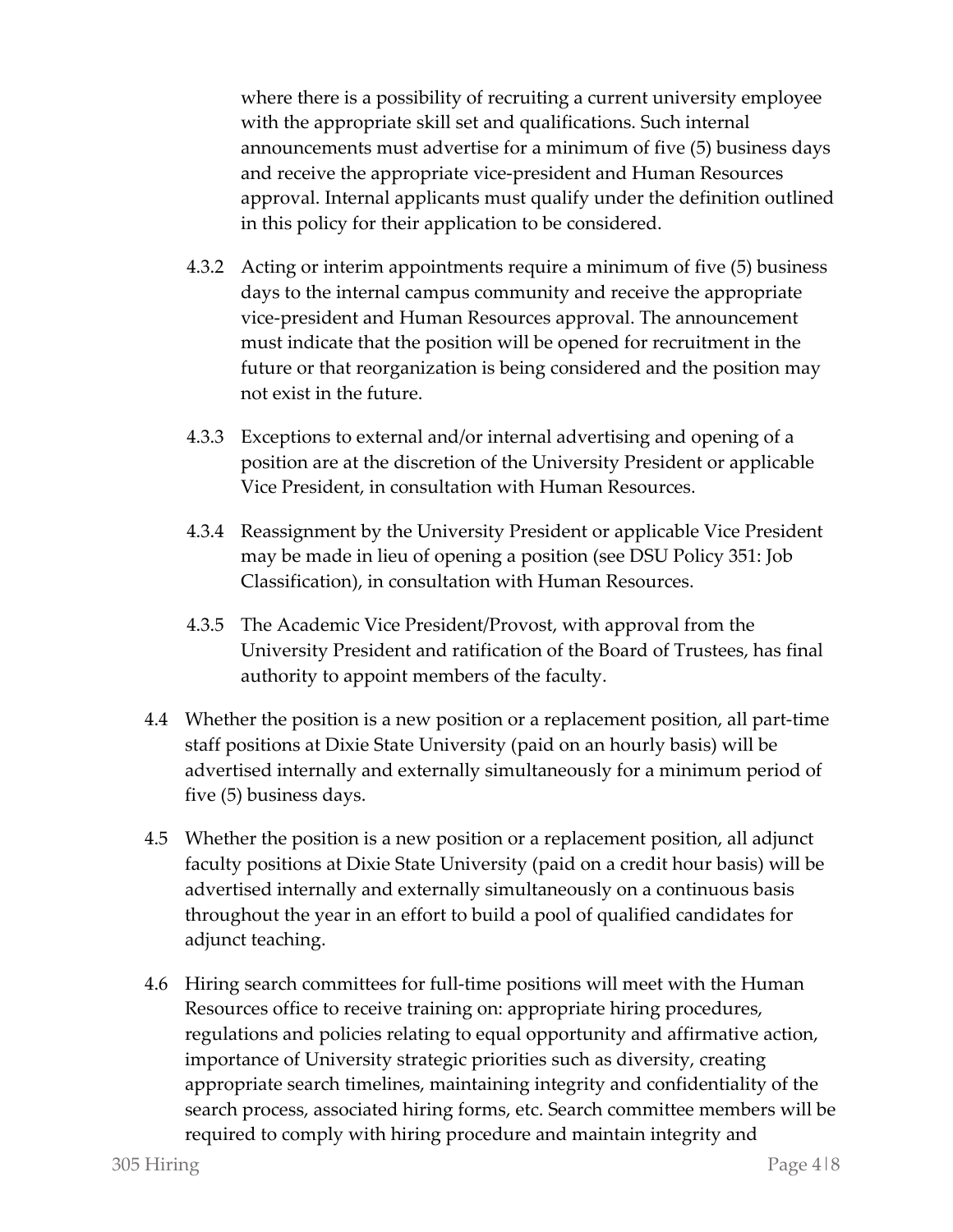flexibility in meeting established timelines within the search process.

- 4.6.1 All actions, deliberations, and recommendations of search committees are personnel actions and must be treated with confidentiality in accordance with policy and law. The rules of confidentiality extend to all search committee members, including non-voting members, and does not expire even after an appointment is made. Committee members are prohibited from discussing any actions, deliberations, and recommendations of a search committee, or any information about candidates derived from the search. Search committee members who fail to comply with confidentiality (as expected of all employees under DSU Policy 157) may face corrective and disciplinary action as outlined in DSU Policy 372.
- 4.7 Prior to making an offer of employment to a full-time candidate, search committee chairs (with associated campus administrators) must review and work with the Human Resources office on the terms of the offer. Offers of employment are contingent upon verification of identity, verification of degrees/licensures when applicable, successful completion of a background check, and employment eligibility of the candidate.
	- 4.7.1 In the case of faculty appointments, ratification of hires will be presented to the University's Board of Trustees at the start of each semester.
- 4.8 In the event an employee leaves employment and is subsequently rehired by DSU, the following restrictions may apply:
	- 4.8.1 Full-time employees who leave employment and are subsequently rehired into another full-time position within DSU may start in their new position without a minimum required break in service.
	- 4.8.2 Full-time employees who leave employment and are subsequently rehired into a part-time position (whether adjunct faculty or hourly staff) must have a 26-week break in employment, under Federal Health Care Reform guidelines, in order to be considered benefits ineligible. If there is not a 26-week break in employment, the hiring department will be liable to fund any eligible health insurance costs for the first three (3) months of re-employment. Such re-employment requires the approval of the applicable Vice President and Human Resources. Work hours will be governed by DSU Policy 310: Part-Time Employment.
		- 4.8.2.1 Early Retirees may return to work as a part-time hourly or as adjunct faculty after a 60-day break from full-time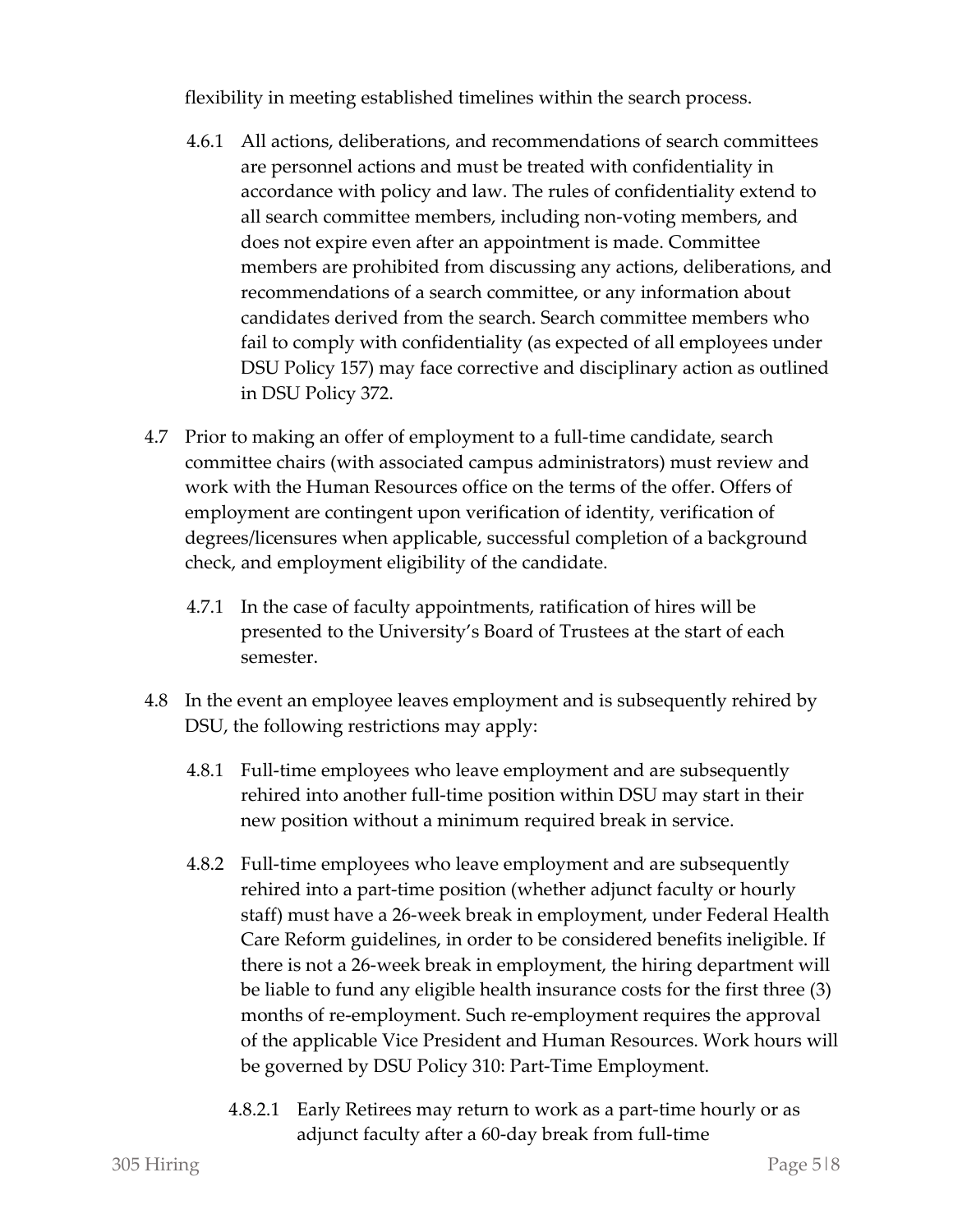employment/pay but must work less than 50% time in the parttime role while on early retirement.

4.8.3 Part-time employees who leave employment and are subsequently rehired into another part-time position within DSU may start in their new position without a minimum required break in service. Work restrictions are found within DSU Policy 310: Part-Time Employment.

#### **V. References**

- 5.1 DSU Policy 157: Personal Conduct/Conflict of Interest
- 5.2 DSU Policies 301-320: Hiring Practices
- 5.3 DSU Policy 351: Job Classification
- 5.4 DSU Policy 372: Corrective and Disciplinary Action
- 5.5 DSU Policy 631: Faculty Categories
- 5.6 DSU Policy 638: Adjunct & Clinical Faculty

#### **VI. Procedures**

- 6.1 Hiring procedures for full-time positions (faculty and staff) are located on the Human Resources webpage. These procedures are reviewed with search committees prior to the screening of applications and will be reviewed with appropriate campus administration and shareholders annually to ensure compliance with federal and state laws as well as efficacy in the hiring process.
- 6.2 An employee or employees taking on an additional workload through an acting or interim appointment will be provided fair compensation or release from current obligations to complete this additional workload. This is negotiated with the employee and the employee's next-level supervisor, with consultation from the Vice President and/or Human Resources.
	- 6.2.1 The interim or acting employee has the right to return to his/her prior position unless his/her employment ends during the period of appointment.
	- 6.2.2 Interim and acting appointees use that term (interim, acting, or visiting in the case of faculty) in conjunction with the position title.
- 6.3 Nothing precludes the employee appointed on an interim or acting basis from applying for the permanent position once a search is opened or reopened.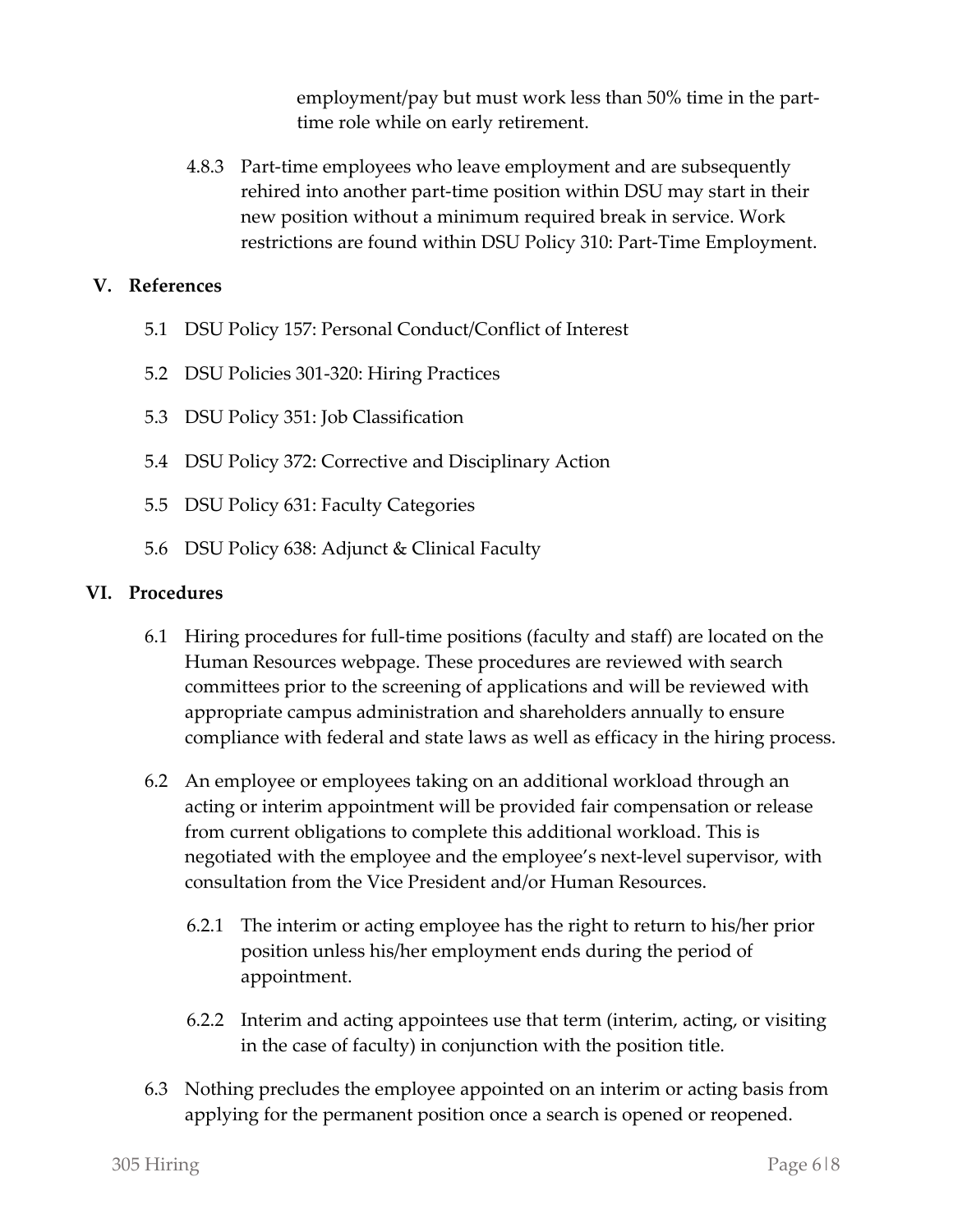Should they choose not to apply, they may also serve on the search committee as appropriate and approved by the Vice President.

- 6.4 An interim or acting appointment lasts the period of the vacancy unless the individual removes him/herself or the supervisor and applicable Vice President terminates the appointment. In such a case, if the need for an interim or acting appointment still exists, the appointing authority, the Vice President, and Human Resources will decide whether the new appointment will be made from the candidates from the original search or a new search will be conducted.
- 6.5 Part-time staff positions (hourly) require a search committee of at least three existing DSU employees, one of which must be a full-time employee and ideally the part-time staff employee's supervisor or a department head. The search committee is used when screening applications, choosing the qualified applicants for interview, conducting interviews, and/or recommending a candidate for hire. It is recommended that one person from each expressed gender serve on the search committee if possible. DSU Policy 310: Part-Time Employment outlines employment guidelines for these employees.
- 6.6 Adjunct faculty positions require a search committee made up of at least three full and/or part-time department faculty, usually headed by the department chair. The search committee is used when screening applications, choosing the qualified applicants for interview, conducting interviews, and/or recommending a candidate for hire. It is recommended that one person from each expressed gender serve on the search committee if possible. Any final hires must be approved by the division Dean prior to completing new hire paperwork with Human Resources. DSU Policies 631: Faculty Categories and 638: Adjunct & Clinical Faculty outline employment guidelines for these employees.

#### **VII. Addenda**

- 7.1 Hiring Procedures for Faculty: [http://humanresources.dixie.edu](http://humanresources.dixie.edu/)
- 7.2 Hiring Procedures for Staff: [http://humanresources.dixie.edu](http://humanresources.dixie.edu/hiring-procedures-staff/)
- 7.3 Hiring Procedures for Acting, Interim, or Temporary Appointments: http://humanresources.dixie.edu